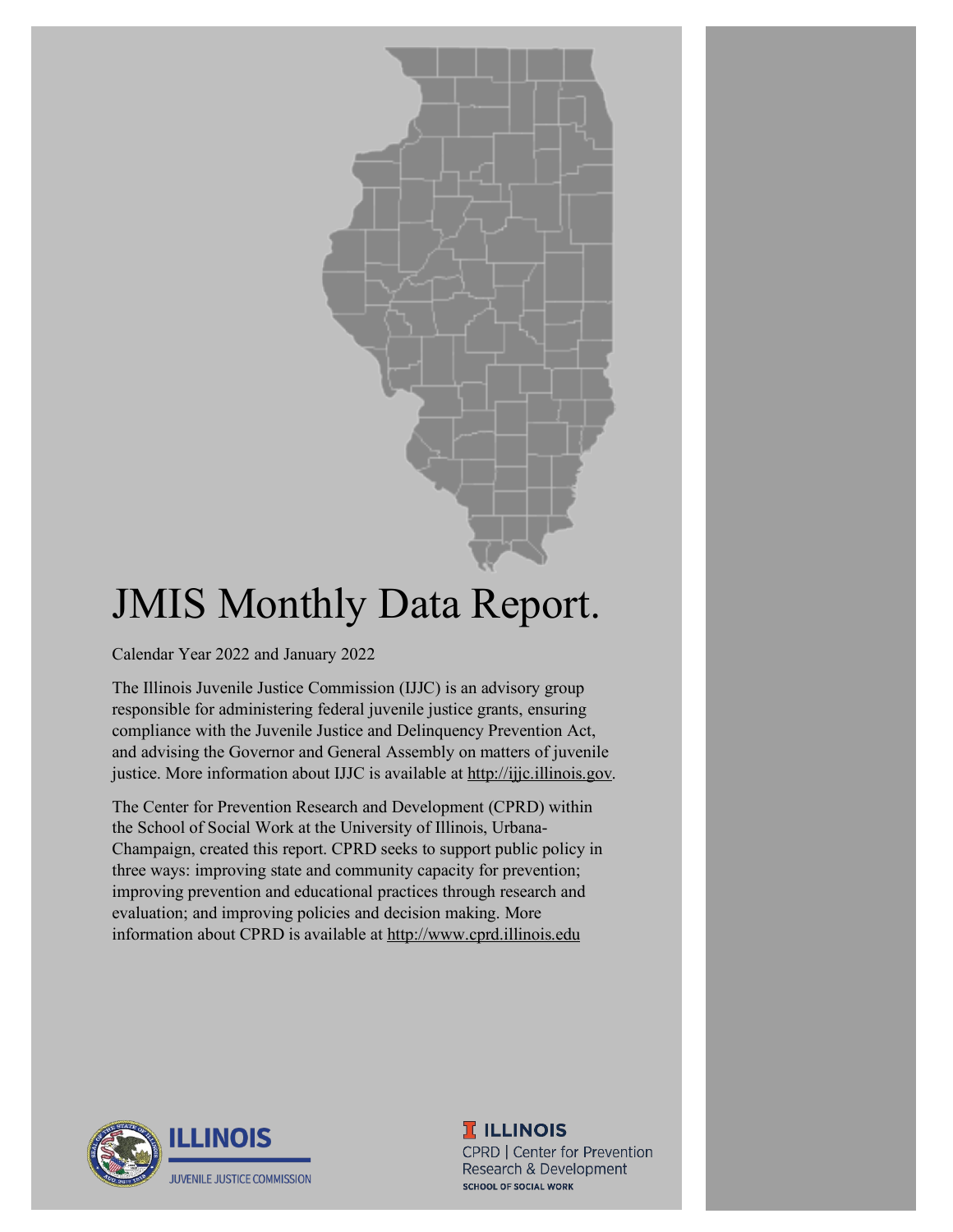#### **Introduction to JMIS Monthly Data Report**

This report provides a summary of juvenile detention admissions for January 2022, comparison data between January 2021 and January 2022, Length of Stay for calendar year 2022, Admissions by Age for calendar year 2022 and summaries on Presenting Offense.

#### **Data Source**

Juvenile detention data derived from the Juvenile Monitoring Information System (JMIS). JMIS is a webbased data platform, which gathers and disseminates data on the detention of youth in all juvenile detention facilities in Illinois. JMIS is a collaborative data system funded by the Illinois Juvenile Justice Commission with support from the Illinois Department of Human Services. JMIS is maintained by the Center for Prevention Research and Development, in the School of Social Work at the University of Illinois, Urbana-Champaign.

The Administrative Office of the Illinois Courts requires counties to report data on every admission of a youth to detention. Each detention center utilizes its own data collection system to process, track and monitor youth in their facility. Each detention center is responsible for getting their data into the JMIS system, either by uploading or hand entry, to populate JMIS with de-identified data for state and local analysis and planning. It is the responsibility of the detention centers to ensure that their data are accurate and complete in JMIS.

*JMIS is a dynamic database constantly updated by the 16 juvenile detention centers in Illinois. Therefore, the data submission frequency of any given detention center may affect the data contained within this report. The data for this report was pulled from the JMIS database on March 2, 2022. When detention centers experience technical difficulties with either uploading or manually entering data into JMIS, a notation has been added to the resulting summaries that have been affected.*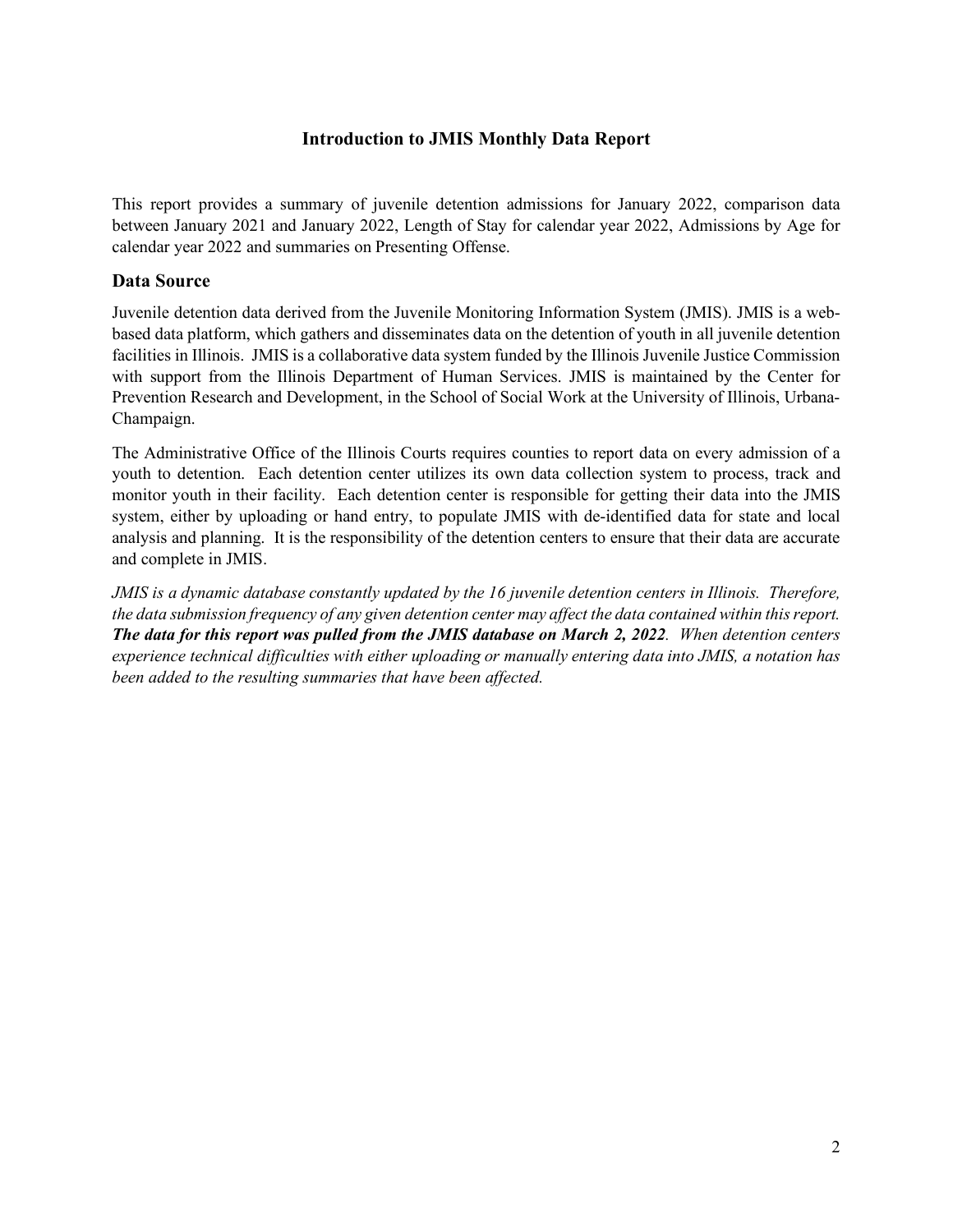#### **State of Illinois Summary**

This section provides a brief analysis of juvenile detention admissions for the state of Illinois. For the reporting period of January 2022, there were 432 admissions reported. A further breakdown of the admissions for this month can be found in the following tables and figures.

| Juvenile Detention Admissions in Illinois by January 2022 by Gender, Ethnicity and Race, # and % |     |                                |     |                           |     |  |  |
|--------------------------------------------------------------------------------------------------|-----|--------------------------------|-----|---------------------------|-----|--|--|
| Table 1 Report Month Gender                                                                      |     | Table 2 Report Month Ethnicity |     | Table 3 Report Month Race |     |  |  |
| Female                                                                                           | 71  | Hispanic                       | 42  | Black/African American    | 304 |  |  |
| Male                                                                                             | 361 | Non-Hispanic                   | 390 | White                     | 108 |  |  |
|                                                                                                  |     |                                |     | Other                     |     |  |  |
|                                                                                                  |     |                                |     | Multi-Racial              |     |  |  |

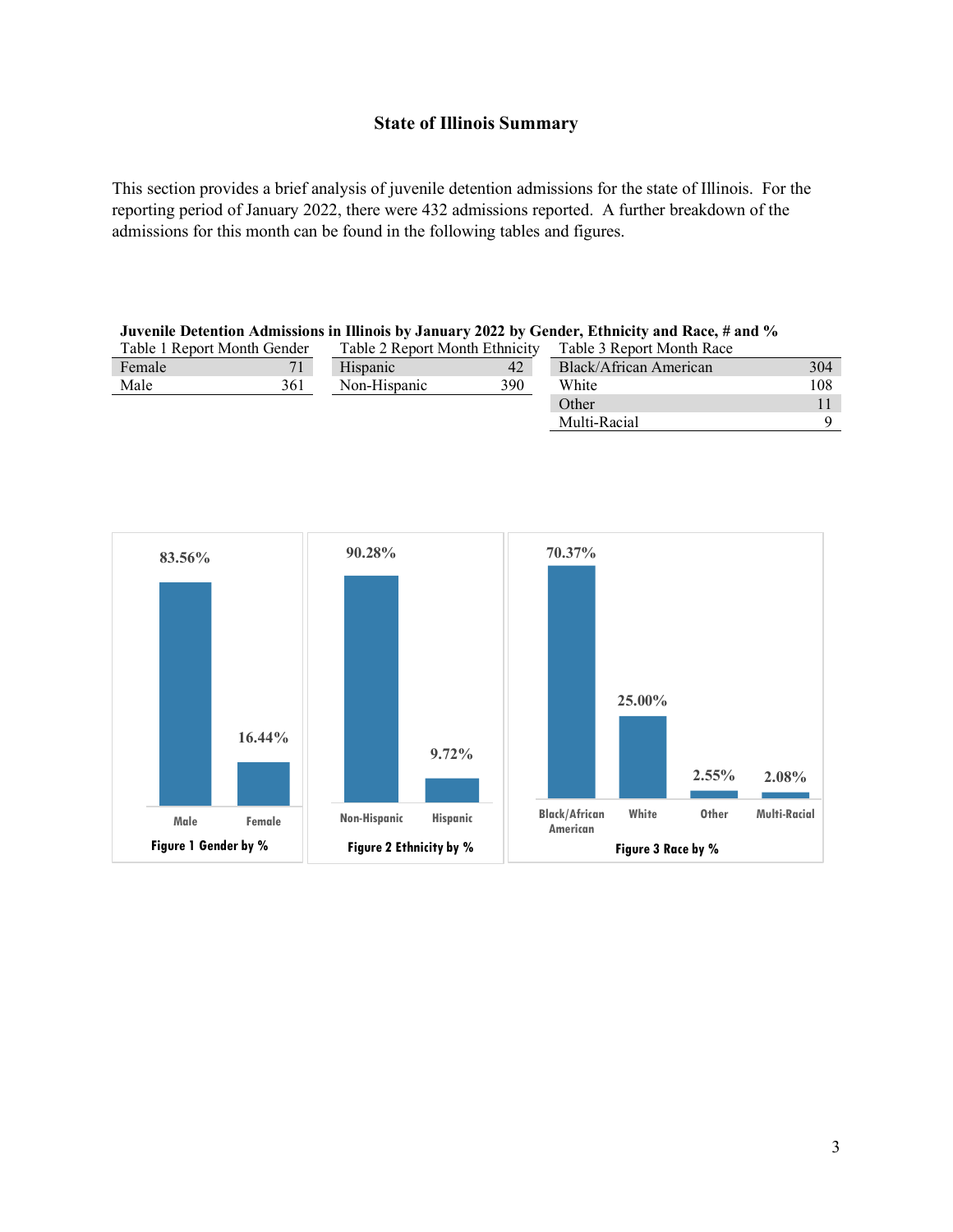# **Illinois Juvenile Detention Center Summary**

#### **Detention Center by Average Daily Population**

This summary provides a summary of Average Daily Population (ADP) and Admissions by juvenile detention center.

#### Table 4 Detention Center Average Daily Population (ADP) and Admissions.

|                                         |                 |                 | <b>January</b> | <b>December</b>   | January           | January           |
|-----------------------------------------|-----------------|-----------------|----------------|-------------------|-------------------|-------------------|
|                                         | <b>December</b> | <b>January</b>  | 2021           | 2021              | 2022              | 2021              |
| <b>Detention Center</b>                 | 2021 ADP        | <b>2022 ADP</b> | <b>ADP</b>     | <b>Admissions</b> | <b>Admissions</b> | <b>Admissions</b> |
| Adams County Youth Home                 | 13.0            | 11.4            | 12.6           | 6                 | 6                 | 14                |
| Champaign County Youth Home             | 15.5            | 17.9            | 15.0           | 17                | 14                | 35                |
| Cook County Juvenile Detention Center   | 157.7           | 158.8           | 195.3          | 117               | 136               | 208               |
| Franklin County Juvenile Detention      | 14.2            | 14.7            | 16.1           | 18                | 16                | 33                |
| Kane County Detention Center            | 28.9            | 32.7            | 38.7           | 61                | 47                | 77                |
| Knox County Mary Davis Detention        | 18.3            | 24.9            | 25.2           | 34                | 35                | 36                |
| Lake County Detention Center            | 17.4            | 20.2            | 21.2           | 16                | 12                | 31                |
| LaSalle County Detention Center         | 3.8             | 8.9             | 9.5            | 3                 | 10                | 7                 |
| Madison County Detention Center         | 15.9            | 12.4            | 17.1           | 18                | 11                | 22                |
| McLean County Juvenile Detention Center | 9.9             | 9.6             | 7.8            | 14                | 15                | 19                |
| Peoria County Detention Center          | 23.0            | 23.8            | 34.1           | 47                | 41                | 64                |
| Sangamon County Detention Center        | 13.3            | 10.2            | 11.0           | 13                | $\overline{4}$    | 31                |
| St. Clair County Detention Center       | 11.0            | 11.5            | 17.3           | 13                | 27                | 50                |
| Vermilion Juvenile Detention Center     | 12.6            | 14.2            | 16.5           | 6                 | 14                | 28                |
| Will County Juvenile Detention Center   | 14.5            | 18.5            | 34.4           | 15                | 22                | 37                |
| Winnebago County Detention Center       | 23.4            | 23.9            | 23.6           | 24                | 22                | 36                |
| <b>State of Illinois Total</b>          | 392.4           | 413.4           | 495.6          | 422.0             | 432.0             | 728.0             |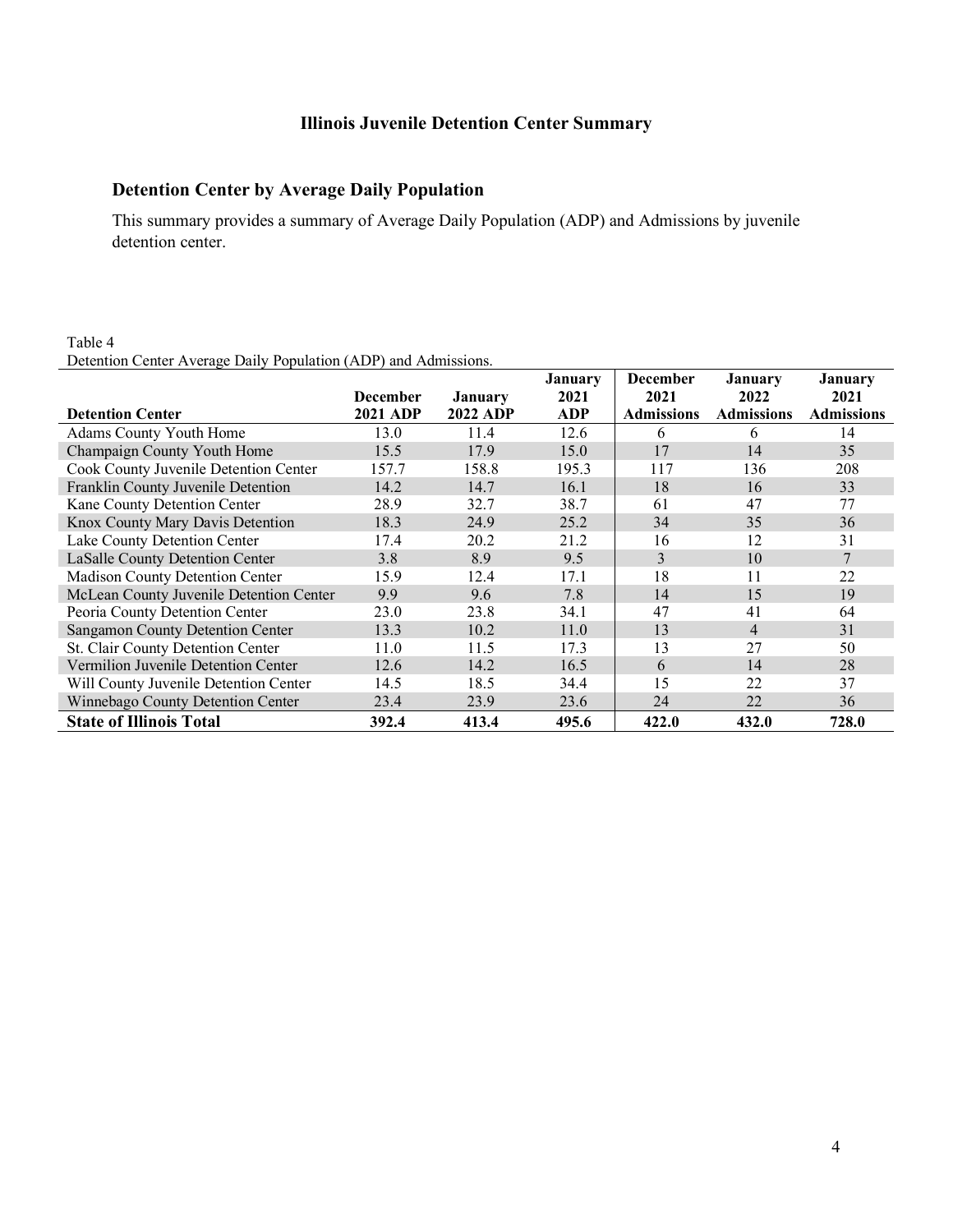# **Detention Center Admissions by Age**

This summary provides a breakdown of juvenile detention admissions by age for the calendar year 2022 by juvenile detention center.

#### Table 5 2022 Detention Center Admissions by Age by Calendar Year 2022 (January 1, 2022 through December 31, 2022)

|                                         | Age      | Age | Age | Age            | Age            | Age            | Age | Age            | Age            | <b>Total</b>      |
|-----------------------------------------|----------|-----|-----|----------------|----------------|----------------|-----|----------------|----------------|-------------------|
| <b>Detention Center</b>                 | 10       | 11  | 12  | 13             | 14             | 15             | 16  | 17             | >17            | <b>Admissions</b> |
| <b>Adams County Youth Home</b>          |          |     |     |                | 3              | 5              | 2   | $\overline{2}$ |                | 13                |
| Champaign County Youth Home             |          |     |     | 2              | 3              | 5              | 5   | 12             | 2              | 29                |
| Cook County Juvenile Detention Center   |          |     |     | $\overline{2}$ | 9              | 28             | 48  | 45             | 5              | 139               |
| Franklin County Juvenile Detention      |          |     |     |                | 5              | 4              | 8   | 6              |                | 24                |
| Kane County Detention Center            |          |     | 3   |                | 13             | 16             | 25  | 20             | $\overline{4}$ | 88                |
| Knox County Mary Davis Detention        |          | 2   | 3   | 5              | 12             | 10             | 13  | 10             |                | 56                |
| Lake County Detention Center            |          |     |     |                | 3              | 2              | 5   | 11             |                | 22                |
| LaSalle County Detention Center         |          |     |     |                |                |                | 5   | 5              |                | 13                |
| Madison County Detention Center         |          |     |     |                | $\overline{2}$ | $\overline{4}$ | 5   | 6              | $\overline{2}$ | 21                |
| McLean County Juvenile Detention Center |          |     |     | 3              | 3              |                | 8   | 10             | 3              | 27                |
| Peoria County Detention Center          |          |     | 3   | 3              | 12             | 18             | 15  | 13             |                | 64                |
| Sangamon County Detention Center        |          |     |     |                | $\overline{c}$ |                |     |                |                | 6                 |
| St. Clair County Detention Center       |          |     | 3   | 2              | 7              | 13             | 21  | 13             |                | 59                |
| Vermilion Juvenile Detention Center     |          |     |     |                | 3              | 7              |     | 3              |                | 21                |
| Will County Juvenile Detention Center   |          |     |     |                | $\overline{2}$ | 3              | 8   | 8              |                | 22                |
| Winnebago County Detention Center       |          |     |     | 3              | 6              | 7              | 17  | 11             | 3              | 48                |
| <b>State of Illinois Total</b>          | $\bf{0}$ | 3   | 16  | 32             | 86             | 123            | 194 | 177            | 21             | 652               |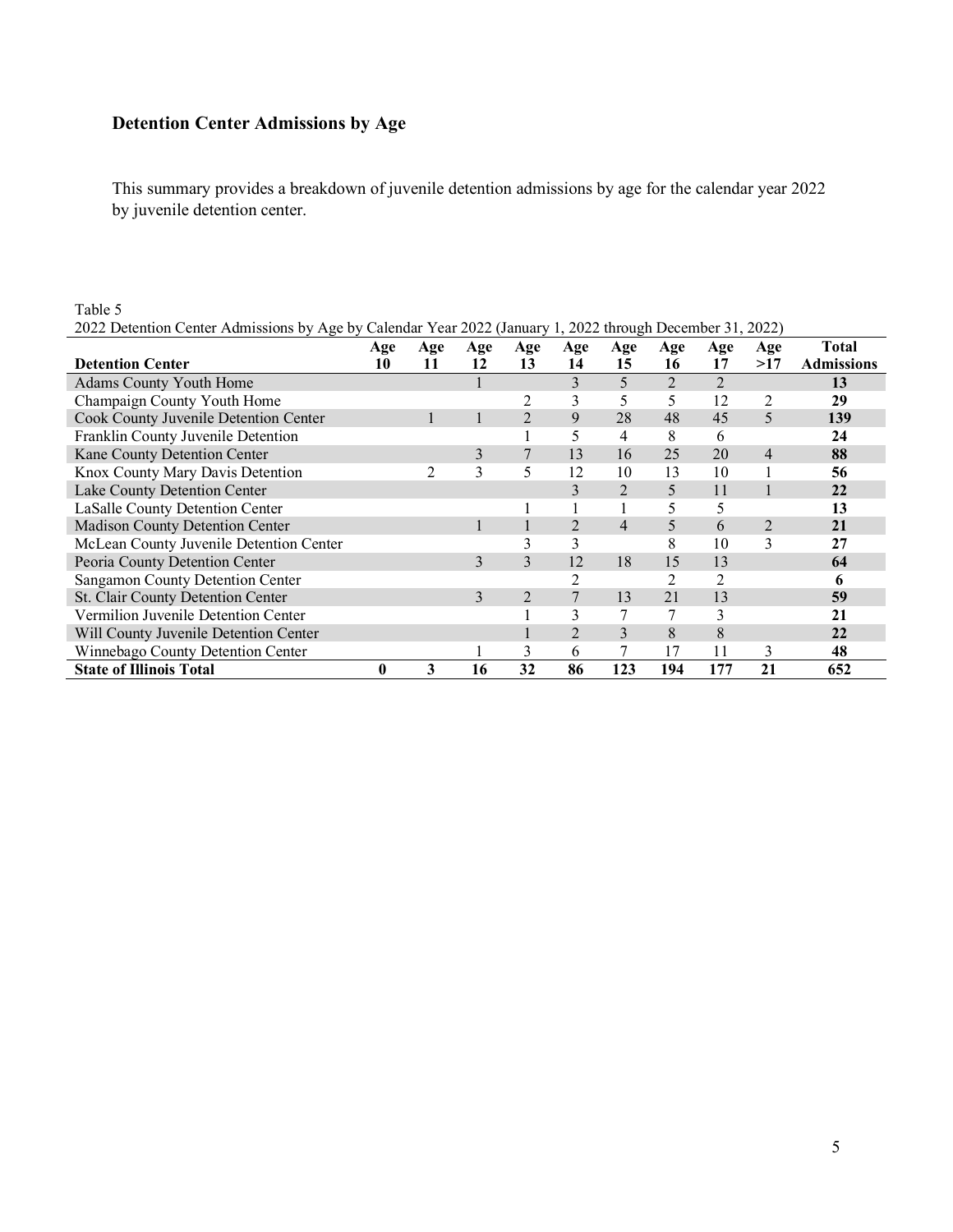## **Detention Center by Length of Stay**

Table 6

This summary provides an analysis of a youth's Length of Stay (LOS) for calendar year 2022 by Detention Center. This is the complete time the youth is housed in a detention facility from admission. LOS is calculated based upon the admission and release dates and times for each admission. It is possible that the admission date occurred in calendar year 2021, prior to this reporting period, and the release date occurred in this reporting period.

| 2022 Detention Center Length of Stay Category by Days. (January 1, 2022, through December 31, 2022) |        |                |                |                |                         |  |  |
|-----------------------------------------------------------------------------------------------------|--------|----------------|----------------|----------------|-------------------------|--|--|
|                                                                                                     | $<1-3$ | $4 - 8$        | $9 - 30$       | > 30           |                         |  |  |
| <b>Detention Center</b>                                                                             | Davs   | Days           | <b>Days</b>    | Davs           | <b>Total Admissions</b> |  |  |
| Adams County Youth Home                                                                             | 7      | 5              |                |                | 13                      |  |  |
| Champaign County Youth Home                                                                         | 19     | 4              | 5              |                | 29                      |  |  |
| Cook County Juvenile Detention Center                                                               | 125    | 10             | $\overline{4}$ |                | 139                     |  |  |
| Franklin County Juvenile Detention                                                                  | 10     | 5              | 6              | 3              | 24                      |  |  |
| Kane County Detention Center                                                                        | 57     | 7              | 22             | $\overline{2}$ | 88                      |  |  |
| Knox County Mary Davis Detention                                                                    | 33     | 6              | 16             |                | 56                      |  |  |
| Lake County Detention Center                                                                        | 14     |                | 7              |                | 22                      |  |  |
| LaSalle County Detention Center                                                                     | 10     |                |                | 2              | 13                      |  |  |
| Madison County Detention Center                                                                     | 13     | 7              | 1              |                | 21                      |  |  |
| McLean County Juvenile Detention Center                                                             |        | 4              | 5              |                | 27                      |  |  |
| Peoria County Detention Center                                                                      | 47     | 7              | 10             |                | 64                      |  |  |
| Sangamon County Detention Center                                                                    | 4      |                | 2              |                | 6                       |  |  |
| St. Clair County Detention Center                                                                   | 33     | 13             | 12             |                | 59                      |  |  |
| Vermilion Juvenile Detention Center                                                                 | 13     |                | 5              | 2              | 21                      |  |  |
| Will County Juvenile Detention Center                                                               | 10     | $\overline{2}$ | 8              | $\overline{2}$ | 22                      |  |  |
| Winnebago County Detention Center                                                                   | 31     | 8              | 7              | $\overline{c}$ | 48                      |  |  |
| <b>State of Illinois Total</b>                                                                      | 444    | 81             | <b>110</b>     | 17             | 652                     |  |  |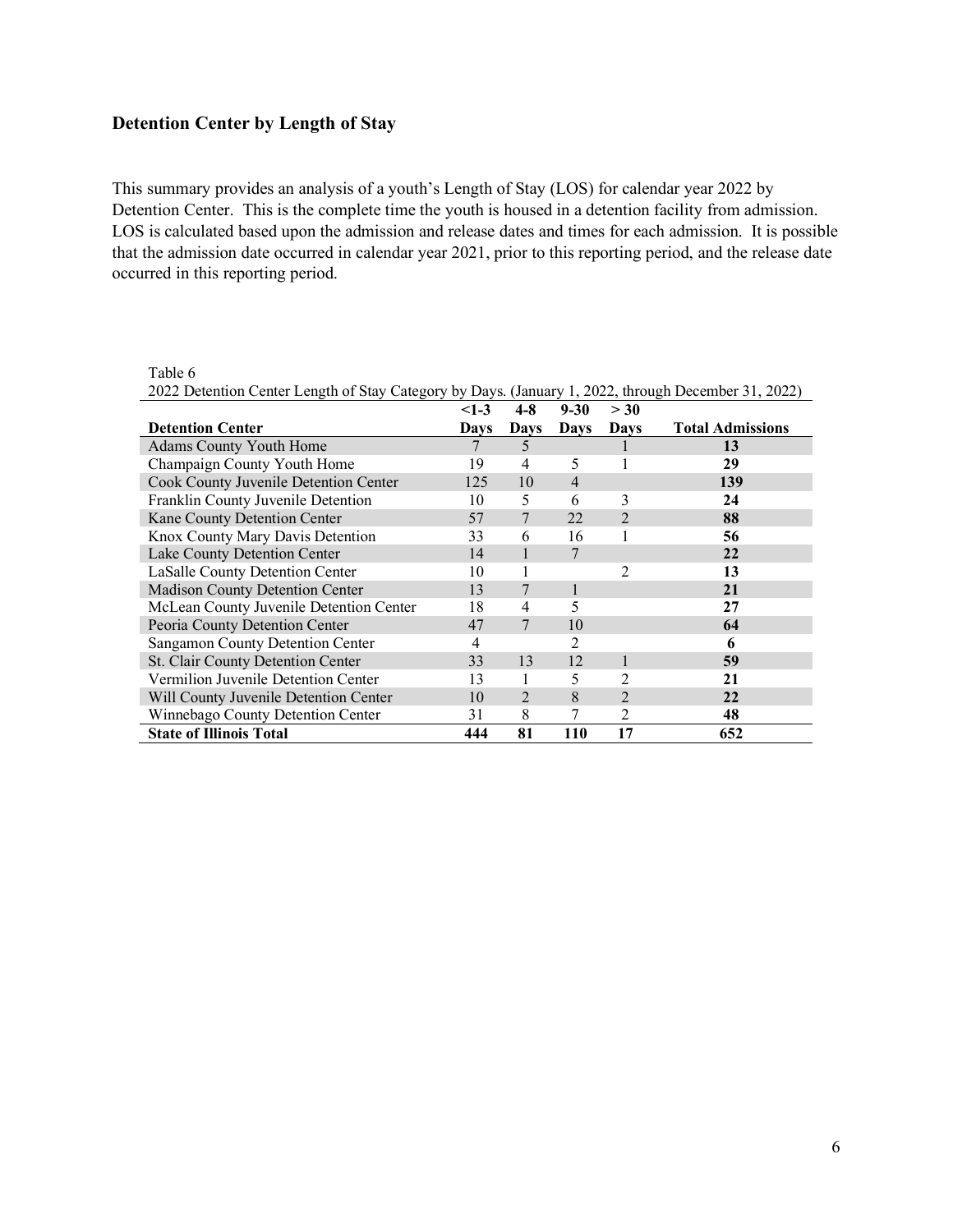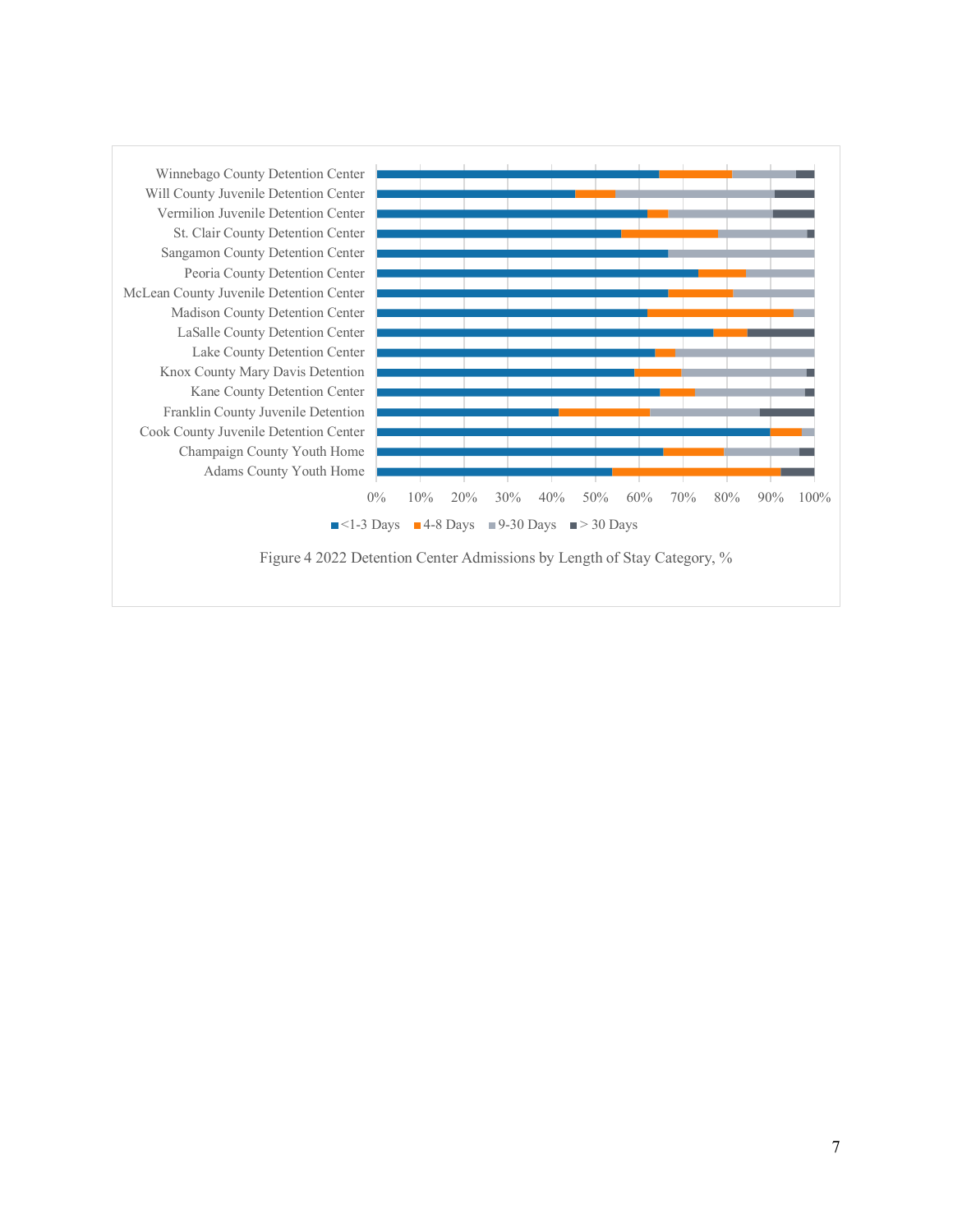#### **Illinois Authorizing County Detention Summary**

This section of the report summaries detention admissions by Authorizing County. Authoring County represents the county which authorizes the youth to be admitted and held in a juvenile detention facility. Illinois has a total of 102 Authoring Counties. For the purposes of this report, only the 25 Authoring Counties with the highest number of admissions for calendar year 2022 are summarized within this report.

#### **Authorizing County by Average Daily Population**

The following table summarizes the top 25 Authorizing Counties by ADP and Admissions.

| Table 7                                                           |                 |                 |                 |                          |                   |                   |  |  |
|-------------------------------------------------------------------|-----------------|-----------------|-----------------|--------------------------|-------------------|-------------------|--|--|
| Top 25 Authorizing County Average Daily Population and Admissions |                 |                 |                 |                          |                   |                   |  |  |
|                                                                   |                 |                 |                 | <b>December</b>          | January           | <b>January</b>    |  |  |
|                                                                   | <b>December</b> | <b>January</b>  | <b>January</b>  | 2021                     | 2022              | 2021              |  |  |
| <b>Authorizing County</b>                                         | <b>2021 ADP</b> | <b>2022 ADP</b> | <b>2021 ADP</b> | <b>Admissions</b>        | <b>Admissions</b> | <b>Admissions</b> |  |  |
| Cook County                                                       | 157.7           | 158.8           | 195.4           | 117                      | 136               | 209               |  |  |
| Peoria County                                                     | 16.3            | 17.3            | 21.2            | 42                       | 34                | 45                |  |  |
| St. Clair County                                                  | 10.6            | 11.4            | 14.7            | 12                       | 26                | 40                |  |  |
| Winnebago County                                                  | 17.4            | 21.3            | 20.8            | 18                       | 21                | 30                |  |  |
| Rock Island County                                                | 6.6             | 11.9            | 13.0            | 14                       | 20                | 17                |  |  |
| Champaign County                                                  | 16.6            | 18.9            | 15.0            | 18                       | 14                | 34                |  |  |
| Will County                                                       | 9.1             | 16.6            | 26.0            | 12                       | 26                | 28                |  |  |
| Kane County                                                       | 10.5            | 9.1             | 19.6            | 22                       | 12                | 24                |  |  |
| Lake County                                                       | 17.4            | 20.2            | 21.2            | 16                       | 12                | 31                |  |  |
| DuPage County                                                     | 7.3             | 6.5             | 9.4             | 16                       | 10                | 31                |  |  |
| McLean County                                                     | 2.8             | 6.0             | 3.4             | $\overline{4}$           | 13                | $\overline{4}$    |  |  |
| Madison County                                                    | 14.0            | 11.7            | 8.6             | 15                       | 9                 | $8\,$             |  |  |
| Kendall County                                                    | 3.7             | 3.3             | 2.7             | 9                        | $\overline{7}$    | 5                 |  |  |
| Tazewell County                                                   | $\blacksquare$  | 3.5             | 5.2             | $\overline{\phantom{a}}$ | 6                 | 17                |  |  |
| Vermilion County                                                  | 9.2             | 7.8             | 11.5            | $\overline{2}$           | 8                 | 20                |  |  |
| DeKalb County                                                     | $\blacksquare$  | 1.9             | 0.4             | $\overline{\phantom{a}}$ | $\overline{3}$    | $\overline{4}$    |  |  |
| LaSalle County                                                    | 3.3             | 7.9             | 8.5             | $\overline{2}$           | 9                 | 6                 |  |  |
| <b>Adams County</b>                                               | 8.1             | 8.4             | 9.2             | 3                        | 5                 | 10                |  |  |
| <b>Boone County</b>                                               | 6.7             | 4.5             | 2.5             | 9                        | $\overline{4}$    | $\overline{3}$    |  |  |
| Sangamon County                                                   | 14.3            | 11.2            | 10.9            | 14                       | $\overline{4}$    | 29                |  |  |
| McDonough County                                                  | $\overline{a}$  | 2.0             | 4.0             | $\overline{\phantom{a}}$ | $\overline{2}$    | $\boldsymbol{7}$  |  |  |
| Jackson County                                                    |                 | 3.5             | 3.1             | $\overline{\phantom{a}}$ | $\overline{3}$    | $\overline{4}$    |  |  |
| Knox County                                                       | 3.4             | 2.0             | 1.4             | 8                        | 6                 | $\,$ 8 $\,$       |  |  |
| <b>Coles County</b>                                               |                 | 1.8             | 0.5             | $\overline{\phantom{a}}$ | $\overline{4}$    | $\overline{2}$    |  |  |
| Kankakee County                                                   | 5.5             | 5.8             | 8.5             | 3                        | 5                 | 10                |  |  |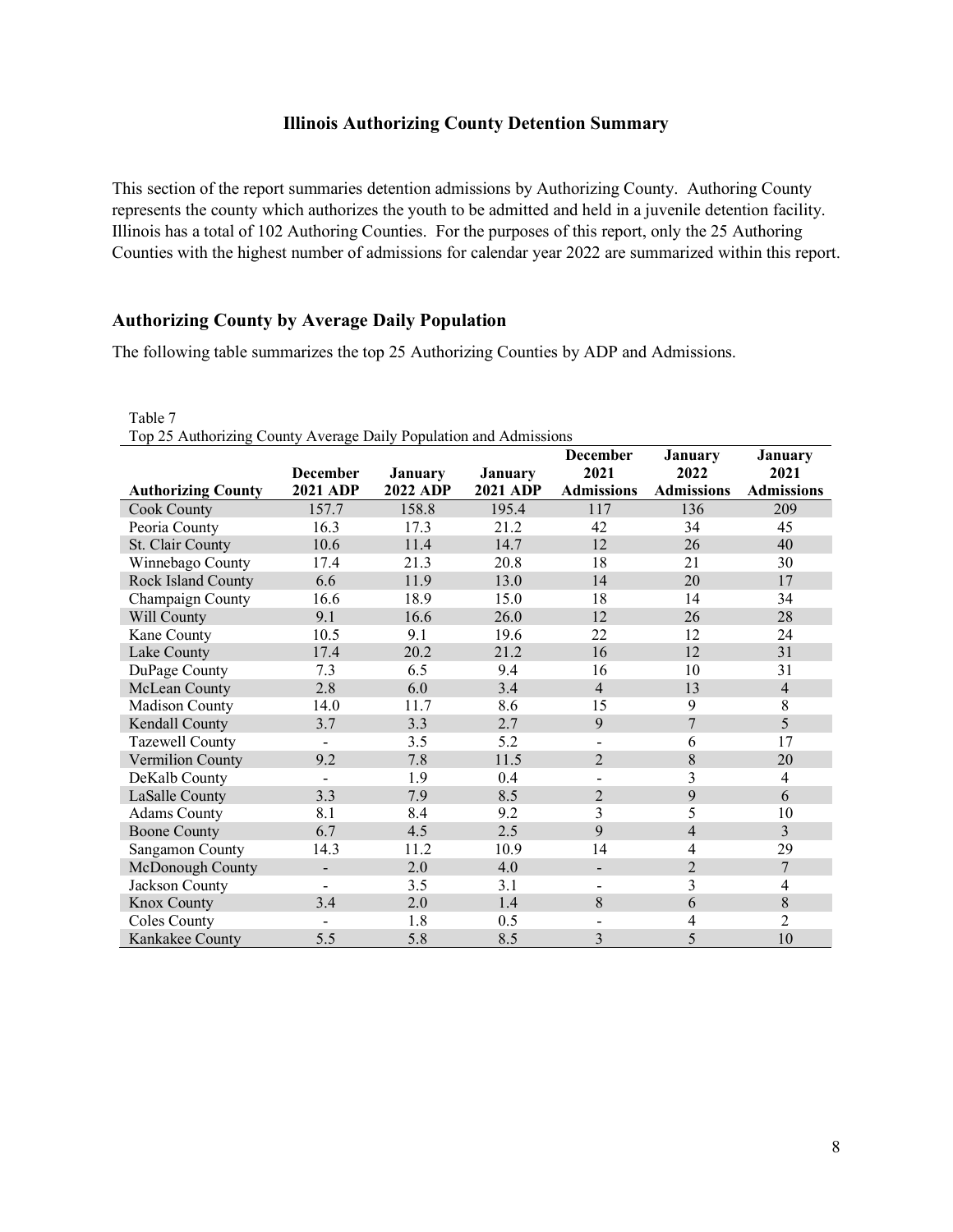# **Authorizing County by Admissions by Age**

This table provides a summary of the top 25 Authorizing Counties admissions by age for calendar year 2022.

| Table 8                                                                                 |     |              |                |                |                |                |                         |                |                |                   |
|-----------------------------------------------------------------------------------------|-----|--------------|----------------|----------------|----------------|----------------|-------------------------|----------------|----------------|-------------------|
| Top 25 Authorizing County Admissions by Age (January 1, 2022 through December 31, 2022) |     |              |                |                |                |                |                         |                |                |                   |
|                                                                                         | Age | Age          | Age            | Age            | Age            | Age            | Age                     | Age            | Age            | <b>Total</b>      |
| <b>Authorizing County</b>                                                               | 10  | 11           | 12             | 13             | 14             | 15             | 16                      | 17             | >17            | <b>Admissions</b> |
| <b>Cook County</b>                                                                      |     | $\mathbf{1}$ | $\mathbf{1}$   | $\overline{2}$ | 9              | 28             | 48                      | 46             | 5              | 140               |
| Peoria County                                                                           |     |              | 3              | $\overline{c}$ | 12             | 15             | 13                      | 11             |                | 56                |
| St. Clair County                                                                        |     |              | $\overline{3}$ | $\overline{2}$ | $\overline{7}$ | 13             | 17                      | 11             |                | 53                |
| Winnebago County                                                                        |     |              |                | 3              | 5              | 6              | 16                      | 9              | 3              | 43                |
| Rock Island County                                                                      |     | $\mathbf{1}$ | $\overline{2}$ | $\overline{4}$ | 11             | 5              | 5                       | $\overline{2}$ |                | 30                |
| Champaign County                                                                        |     |              |                | $\overline{2}$ | 3              | 5              | 5                       | 11             | $\overline{2}$ | 28                |
| Will County                                                                             |     |              |                | $\overline{2}$ | $\overline{4}$ | 5              | 9                       | $\overline{7}$ |                | 27                |
| Kane County                                                                             |     |              | 1              | 3              | $\overline{c}$ | 5              | 6                       | 8              | $\overline{2}$ | 27                |
| Lake County                                                                             |     |              |                |                | $\overline{3}$ | $\overline{2}$ | 5                       | 11             | $\mathbf{1}$   | 22                |
| DuPage County                                                                           |     |              |                |                | 1              | $\overline{4}$ | 5                       | 6              | $\overline{2}$ | 18                |
| McLean County                                                                           |     |              |                | $\mathbf{1}$   | $\mathbf{1}$   |                | $\overline{4}$          | 8              | 3              | 17                |
| Madison County                                                                          |     |              | 1              | $\mathbf{1}$   | 1              | 3              | $\overline{4}$          | 4              | $\overline{2}$ | 16                |
| Kendall County                                                                          |     |              |                | $\overline{2}$ | $\overline{2}$ | $\overline{2}$ | $\overline{4}$          | $\overline{4}$ |                | 14                |
| Tazewell County                                                                         |     |              |                | 3              |                | 4              | 5                       | 1              |                | 13                |
| Vermilion County                                                                        |     |              |                | $\mathbf{1}$   | $\mathbf{1}$   | 5              | 3                       | 3              |                | 13                |
| DeKalb County                                                                           |     |              | $\overline{2}$ | $\mathbf{1}$   | $\overline{4}$ | 1              | 1                       | 1              |                | 10                |
| LaSalle County                                                                          |     |              |                | $\mathbf{1}$   | $\mathbf{1}$   |                | $\overline{4}$          | $\overline{4}$ |                | 10                |
| <b>Adams County</b>                                                                     |     |              |                |                | 2              | 3              | 1                       | $\overline{2}$ |                | 8                 |
| <b>Boone County</b>                                                                     |     |              |                |                | $\mathbf{1}$   | $\overline{2}$ | 3                       | $\overline{2}$ |                | 8                 |
| Sangamon County                                                                         |     |              |                |                | $\overline{c}$ | 1              | $\overline{2}$          | $\overline{c}$ |                | 7                 |
| McDonough County                                                                        |     | $\mathbf{1}$ |                | $\mathbf{1}$   |                | $\mathbf{1}$   | $\mathbf{1}$            | $\mathbf{1}$   | 1              | 6                 |
| Jackson County                                                                          |     |              |                |                | $\overline{c}$ |                | $\overline{4}$          |                |                | 6                 |
| Knox County                                                                             |     |              |                |                | $\mathbf{1}$   | $\,1$          | $\mathbf{1}$            | 3              |                | 6                 |
| Coles County                                                                            |     |              |                |                |                | $\mathbf{1}$   | 3                       |                |                | 5                 |
| Kankakee County                                                                         |     |              |                |                |                |                | $\overline{\mathbf{3}}$ | $\overline{2}$ |                | 5                 |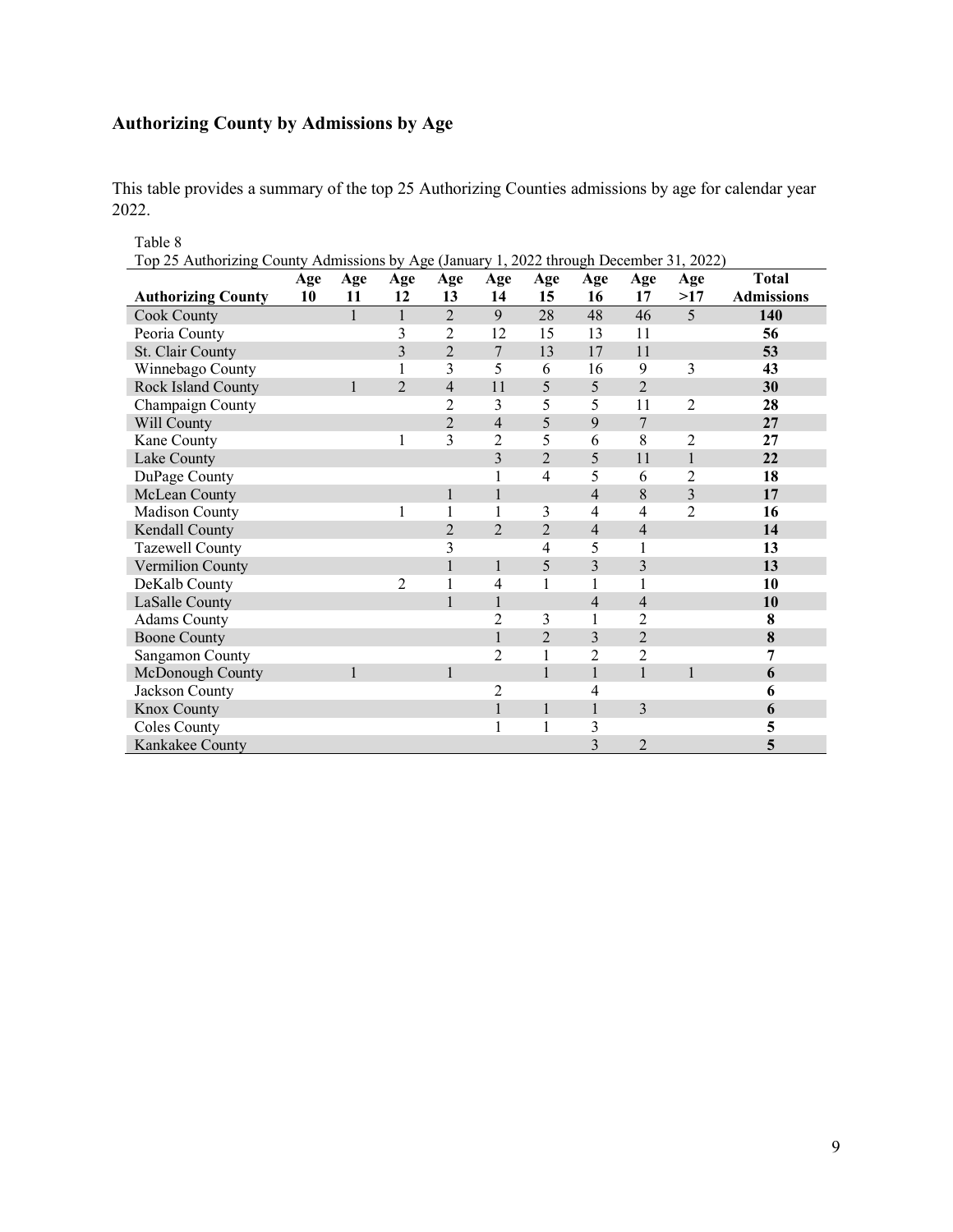# **Authorizing County by Length of Stay**

The table below provides an analysis of the LOS by Authorizing County for the calendar year 2022.

| 2022, through December 31, 2022) |                |                |                |                |                   |  |  |
|----------------------------------|----------------|----------------|----------------|----------------|-------------------|--|--|
| <b>Authorizing</b>               | $<1-3$         | $4 - 8$        | $9 - 30$       | > 30           | <b>Total</b>      |  |  |
| County                           | <b>Days</b>    | <b>Days</b>    | <b>Days</b>    | <b>Days</b>    | <b>Admissions</b> |  |  |
| Cook County                      | 126            | 10             | $\overline{4}$ |                | 140               |  |  |
| Peoria County                    | 44             | 5              | 7              |                | 56                |  |  |
| St. Clair County                 | 29             | 12             | 11             | $\mathbf{1}$   | 53                |  |  |
| Winnebago County                 | 27             | 7              | 7              | $\overline{2}$ | 43                |  |  |
| Rock Island County               | 18             | $\overline{4}$ | 8              |                | 30                |  |  |
| Champaign County                 | 18             | 4              | 5              | 1              | 28                |  |  |
| Will County                      | 8              | $\overline{3}$ | 13             | 3              | 27                |  |  |
| Kane County                      | 23             |                | 4              |                | 27                |  |  |
| Lake County                      | 14             | $\mathbf{1}$   | $\overline{7}$ |                | 22                |  |  |
| DuPage County                    | 10             | 3              | 5              |                | 18                |  |  |
| McLean County                    | 10             | $\overline{2}$ | 5              |                | 17                |  |  |
| Madison County                   | 10             | 6              |                |                | 16                |  |  |
| Kendall County                   | 12             |                | $\overline{2}$ |                | 14                |  |  |
| Tazewell County                  | 9              | 3              | 1              |                | 13                |  |  |
| Vermilion County                 | 9              | $\mathbf{1}$   | $\overline{2}$ | $\mathbf{1}$   | 13                |  |  |
| DeKalb County                    | 6              | 1              | 3              |                | 10                |  |  |
| LaSalle County                   | 8              |                |                | $\overline{2}$ | 10                |  |  |
| <b>Adams County</b>              | 5              | 3              |                |                | 8                 |  |  |
| <b>Boone County</b>              | 6              | $\mathbf{1}$   | $\mathbf{1}$   |                | 8                 |  |  |
| Sangamon County                  | 5              |                | 2              |                | 7                 |  |  |
| McDonough County                 | $\overline{2}$ | $\mathbf{1}$   | $\overline{3}$ |                | 6                 |  |  |
| Jackson County                   | 4              |                | 1              | 1              | 6                 |  |  |
| Knox County                      | $\overline{4}$ |                | $\overline{2}$ |                | 6                 |  |  |
| <b>Coles County</b>              | 2              |                | $\overline{2}$ | 1              | 5                 |  |  |
| Kankakee County                  | $\overline{4}$ |                | $\mathbf{1}$   |                | 5                 |  |  |

Table 9 Top 25 Authorizing County by Length of Stay Category, Days (January 1,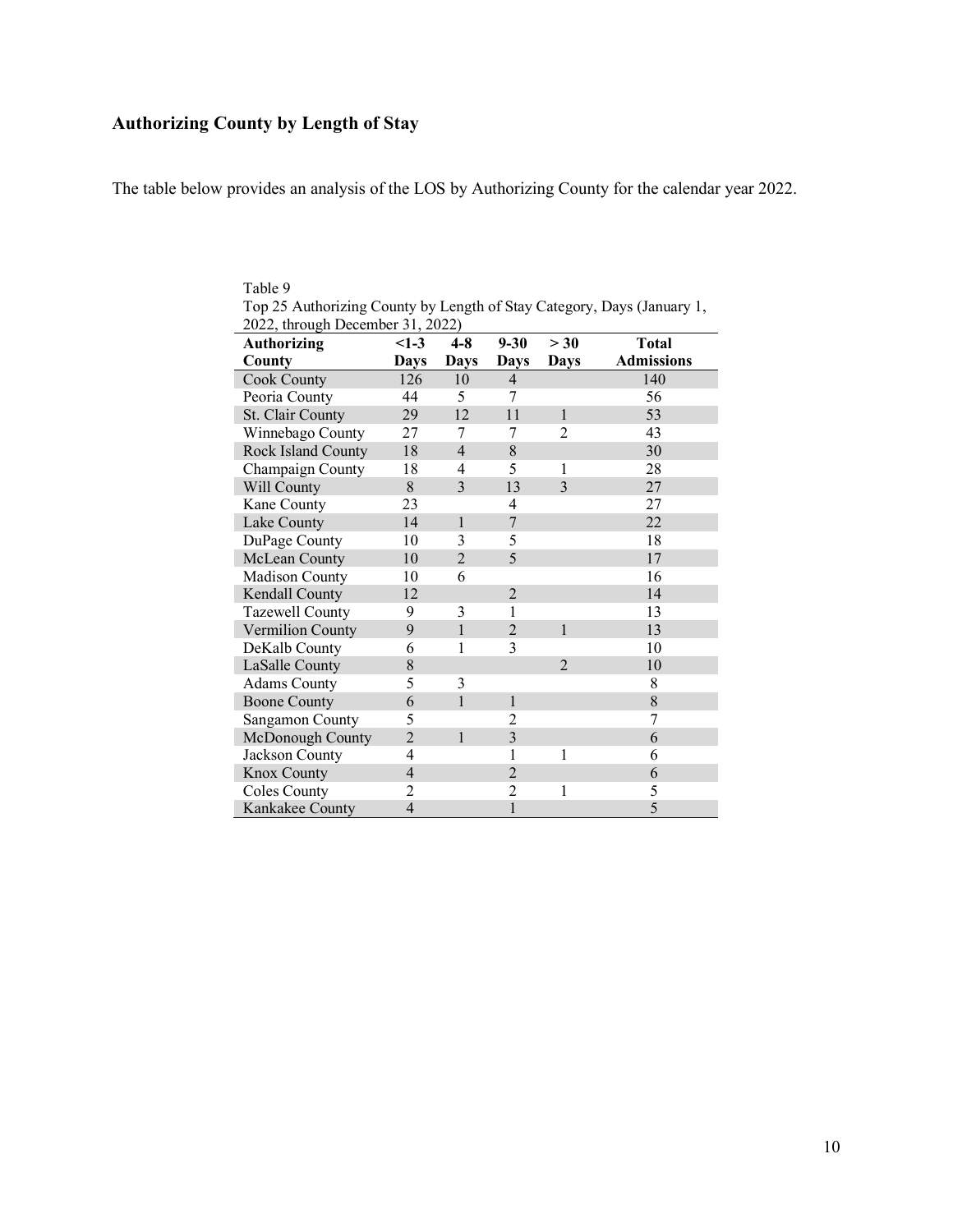#### Presenting Offense Summary

# **Uniform Crime Reporting Categories**

The following provides a summary of presenting offense by uniform crime reporting category.

| Category              |              |                   |
|-----------------------|--------------|-------------------|
|                       |              | $\frac{0}{0}$     |
| <b>UCR Category</b>   | # Admissions | <b>Admissions</b> |
| <b>Status Offense</b> |              | $0\%$             |
| Drug                  | 3            | $1\%$             |
| Contempt              | 6            | $1\%$             |
| Sex                   | 6            | $1\%$             |
| Violations            | 11           | 3%                |
| Property              | 73           | 17%               |
| Other                 | 104          | 24%               |
| Violent               | 113          | 26%               |
| Warrant               | 116          | 27%               |
| <b>Total</b>          | 432          | 100%              |



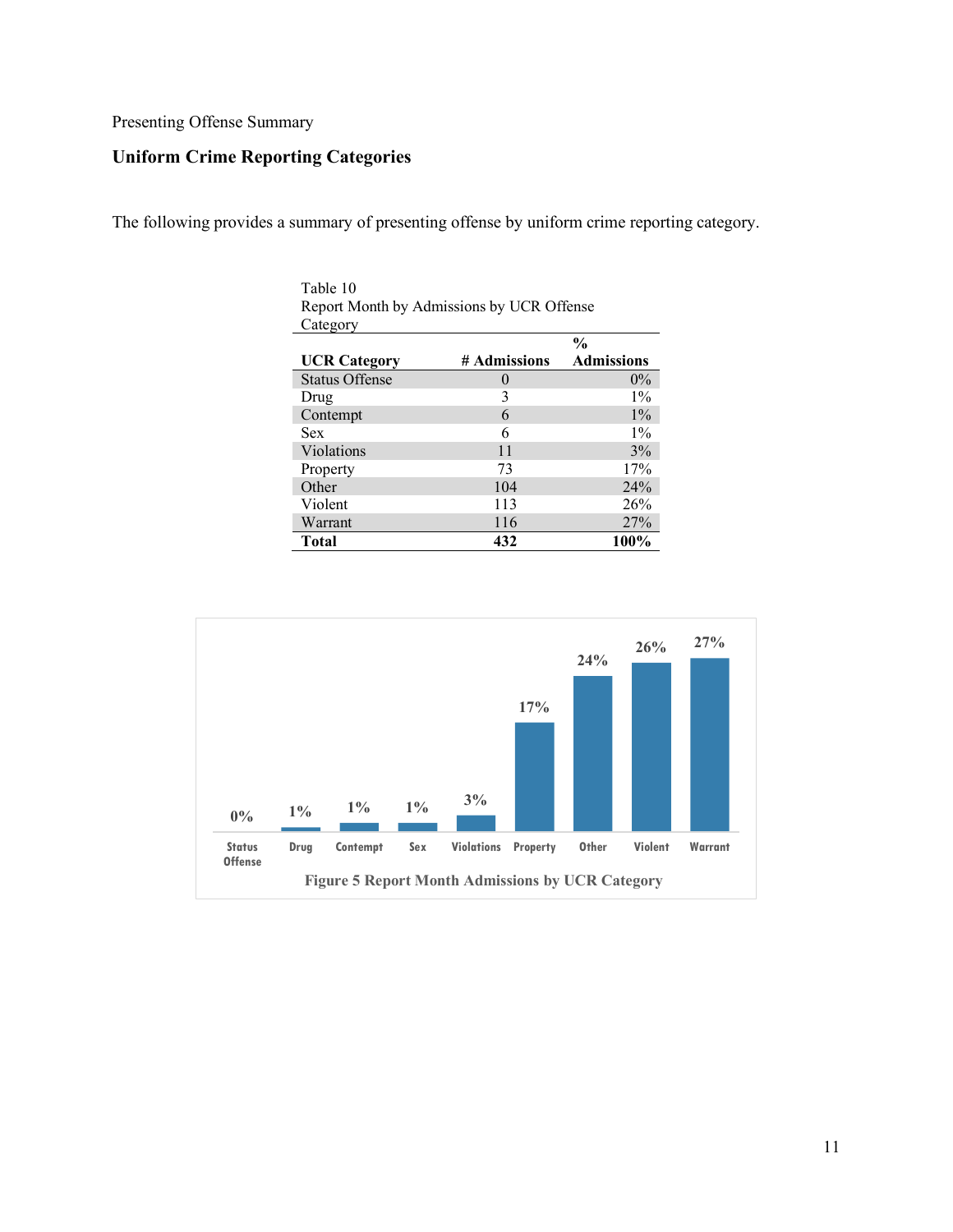# **Other Category**

This sub-section provides a closer review of the UCR Category of Other. The following table provides a summary of Other Category Presenting Offenses with greater than five admissions.

| Table 11                                          |                   |
|---------------------------------------------------|-------------------|
| Report Month by Other Category Admissions > 5     |                   |
| <b>Presenting Offense</b>                         | <b>Admissions</b> |
| Unlawful Use of a Weapon                          | -82               |
| Unlawful Use or Possession of a Weapon by a Felon |                   |

### **Violent Category**

This sub-section provides a closer review of the UCR Category of Violent. The following table provides a summary of Violent Category Presenting Offenses with greater than four admissions.

| Table 12                                        |                   |
|-------------------------------------------------|-------------------|
| Report Month by Violent Category Admissions > 5 |                   |
| <b>Presenting Offense</b>                       | <b>Admissions</b> |
| <b>Aggravated Battery</b>                       | 29                |
| Domestic Battery                                | 28                |
| Armed Robbery                                   | 15                |
| Battery                                         | 13                |
| Murder -- First Degree                          | 8                 |
| Aggravated Vehicular Hijacking                  |                   |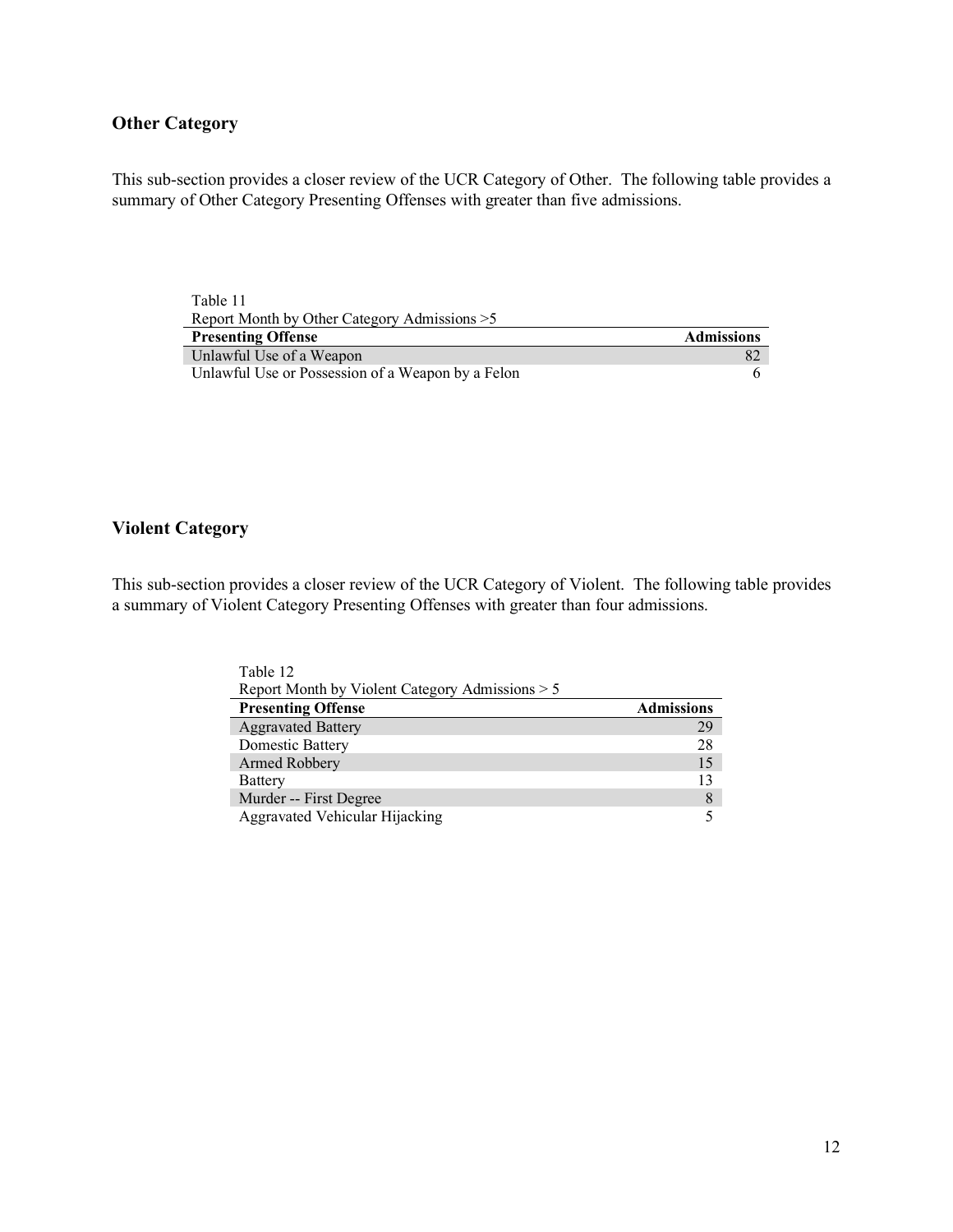# **Presenting Offense**

This summary provides a summary of the top ten presenting offenses.

| Table 13                                                  |                   |  |  |  |  |
|-----------------------------------------------------------|-------------------|--|--|--|--|
| Report Month by Admissions by Top Ten Presenting Offenses |                   |  |  |  |  |
| <b>Presenting Offense</b>                                 | <b>Admissions</b> |  |  |  |  |
| Warrant -- Delinquent                                     | 109               |  |  |  |  |
| Unlawful Use of a Weapon                                  | 82                |  |  |  |  |
| <b>Aggravated Battery</b>                                 | 29                |  |  |  |  |
| Domestic Battery                                          | 28                |  |  |  |  |
| Motor Vehicle Theft                                       | 23                |  |  |  |  |
| Armed Robbery                                             | 15                |  |  |  |  |
| Vehicular Hijacking                                       | 14                |  |  |  |  |
| Battery                                                   | 13                |  |  |  |  |
| Probation Violation                                       | 10                |  |  |  |  |
| Burglary                                                  | Q                 |  |  |  |  |

# **Presenting Offense by Authorizing County**

This summary provides a review of Authorizing County by Presenting Offense.

| Table 14                  |                                                                                 |                         |
|---------------------------|---------------------------------------------------------------------------------|-------------------------|
|                           | <b>Report Month 2022 Admissions by Authorizing County by Presenting Offense</b> |                         |
| <b>Authorizing County</b> | <b>Presenting Offense</b>                                                       |                         |
| <b>Adams County</b>       | <b>Total</b>                                                                    | 5                       |
|                           | Warrant -- Other (Name It)                                                      | $\overline{2}$          |
|                           | Warrant -- Delinquent                                                           |                         |
|                           | <b>Aggravated Battery</b>                                                       |                         |
|                           | Possession of Drug Equipment                                                    |                         |
| <b>Boone County</b>       | <b>Total</b>                                                                    | $\overline{\mathbf{4}}$ |
|                           | Warrant -- Delinquent                                                           |                         |
|                           | Over $$300$                                                                     |                         |
|                           | Criminal Damage to Property                                                     |                         |
|                           | <b>Domestic Battery</b>                                                         |                         |
| <b>Cass County</b>        | Total                                                                           | $\boldsymbol{2}$        |
|                           | <b>Burglary</b>                                                                 | $\overline{2}$          |
| <b>Champaign County</b>   | <b>Total</b>                                                                    | 14                      |
|                           | Warrant -- Delinquent                                                           | 6                       |
|                           | Murder -- First Degree                                                          |                         |
|                           | <b>Domestic Battery</b>                                                         |                         |
|                           | <b>Aggravated Criminal Sexual Assault</b>                                       |                         |
|                           | Parole Violation                                                                |                         |
|                           | Armed Robbery                                                                   |                         |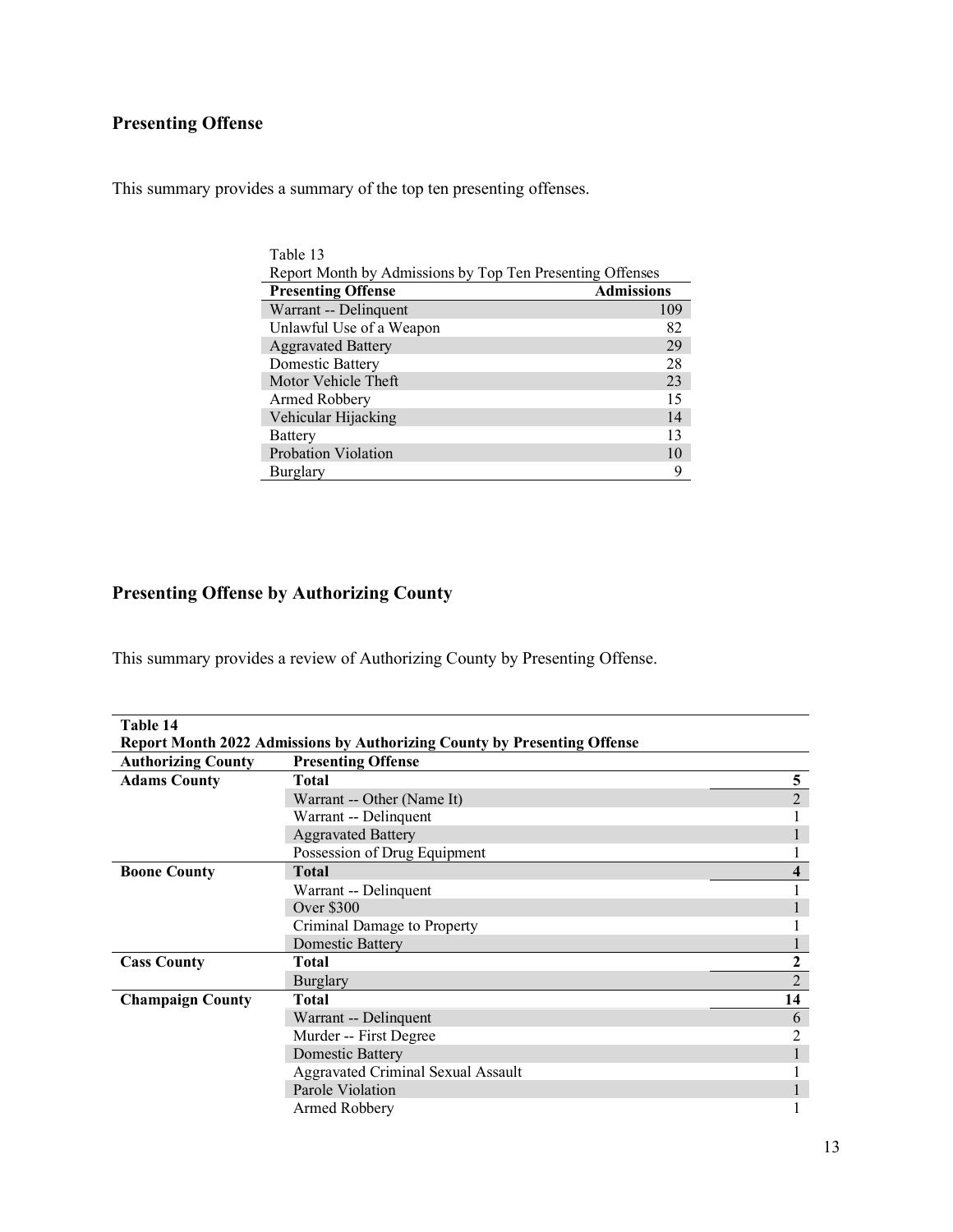|                         | <b>Aggravated Battery</b>                                          | $\mathbf{1}$                   |
|-------------------------|--------------------------------------------------------------------|--------------------------------|
|                         | Burglary                                                           | 1                              |
| <b>Christian County</b> | <b>Total</b>                                                       | $\mathbf{1}$                   |
|                         | <b>Aggravated Battery</b>                                          | $\mathbf{1}$                   |
| <b>Clinton County</b>   | <b>Total</b>                                                       | $\mathbf{1}$                   |
|                         | Warrant -- Delinquent                                              | $\mathbf{1}$                   |
| <b>Coles County</b>     | <b>Total</b>                                                       | $\overline{\mathbf{4}}$        |
|                         | Warrant -- Delinquent                                              | $\overline{4}$                 |
| <b>Cook County</b>      | <b>Total</b>                                                       | 136                            |
|                         | Unlawful Use of a Weapon                                           | 52                             |
|                         | Warrant -- Delinquent                                              | 28                             |
|                         | Vehicular Hijacking                                                | 13                             |
|                         | <b>Aggravated Battery</b>                                          | $\overline{4}$                 |
|                         | Stolen Property -- Receiving, Possession                           | 4                              |
|                         | Battery                                                            | $\overline{4}$                 |
|                         | Armed Robbery                                                      | 4                              |
|                         | Aggravated Vehicular Hijacking                                     | $\mathfrak{Z}$                 |
|                         | <b>Aggravated Criminal Sexual Assault</b>                          | 3                              |
|                         | Murder -- First Degree                                             | $\overline{3}$                 |
|                         | Criminal Trespass to Vehicle                                       | 3<br>$\overline{2}$            |
|                         | Robbery                                                            |                                |
|                         | Unlawful Use or Possession of a Weapon by a Felon<br>Home Invasion | $\overline{c}$<br>$\mathbf{1}$ |
|                         | Criminal Sexual Abuse                                              | 1                              |
|                         | Theft of Labor, Services, Use of Property                          | $\mathbf{1}$                   |
|                         | Criminal Trespass to Residence                                     | 1                              |
|                         | Burglary                                                           | $\mathbf{1}$                   |
|                         | Possession of Controlled Substance                                 | 1                              |
|                         | Reckless Homicide -- Vehicle                                       | $\mathbf{1}$                   |
|                         | Violation of Orders of Protection                                  | 1                              |
|                         | Domestic Battery                                                   | 1                              |
|                         | <b>Aggravated Assault</b>                                          | 1                              |
|                         | Flee or Attempt to Elude Peace Officer                             | $\mathbf{1}$                   |
| <b>DeKalb County</b>    | <b>Total</b>                                                       | 3                              |
|                         | Warrant -- Delinquent                                              | $\overline{2}$                 |
|                         | Retail Theft                                                       | 1                              |
| <b>DuPage County</b>    | <b>Total</b>                                                       | 10                             |
|                         | Unlawful Use of a Weapon                                           | $\overline{2}$                 |
|                         | <b>Domestic Battery</b>                                            | $\overline{2}$                 |
|                         | Possession of Controlled Substance                                 | 1                              |
|                         | Warrant -- Delinquent                                              | $\mathbf{1}$                   |
|                         | Armed Violence                                                     | 1                              |
|                         | Aggravated Vehicular Hijacking                                     | $\mathbf{1}$                   |
|                         | Criminal Trespass to Vehicle                                       |                                |
|                         | Motor Vehicle Theft                                                |                                |
| <b>Edgar County</b>     | <b>Total</b>                                                       | 1                              |
|                         | Burglary                                                           | $\mathbf{1}$                   |
| <b>Grundy County</b>    | <b>Total</b>                                                       | 1                              |
|                         | Warrant -- Delinquent                                              | $\mathbf{1}$                   |
| <b>Hamilton County</b>  | <b>Total</b>                                                       | $\mathbf{1}$                   |
|                         | Warrant -- Delinquent                                              | $\mathbf{1}$                   |
| <b>Henderson County</b> | <b>Total</b>                                                       | $\mathbf{1}$                   |
|                         | Assault                                                            | $\mathbf{1}$                   |
| <b>Henry County</b>     | <b>Total</b>                                                       | $\mathbf{1}$                   |
|                         | Warrant -- DOC                                                     | $\mathbf{1}$                   |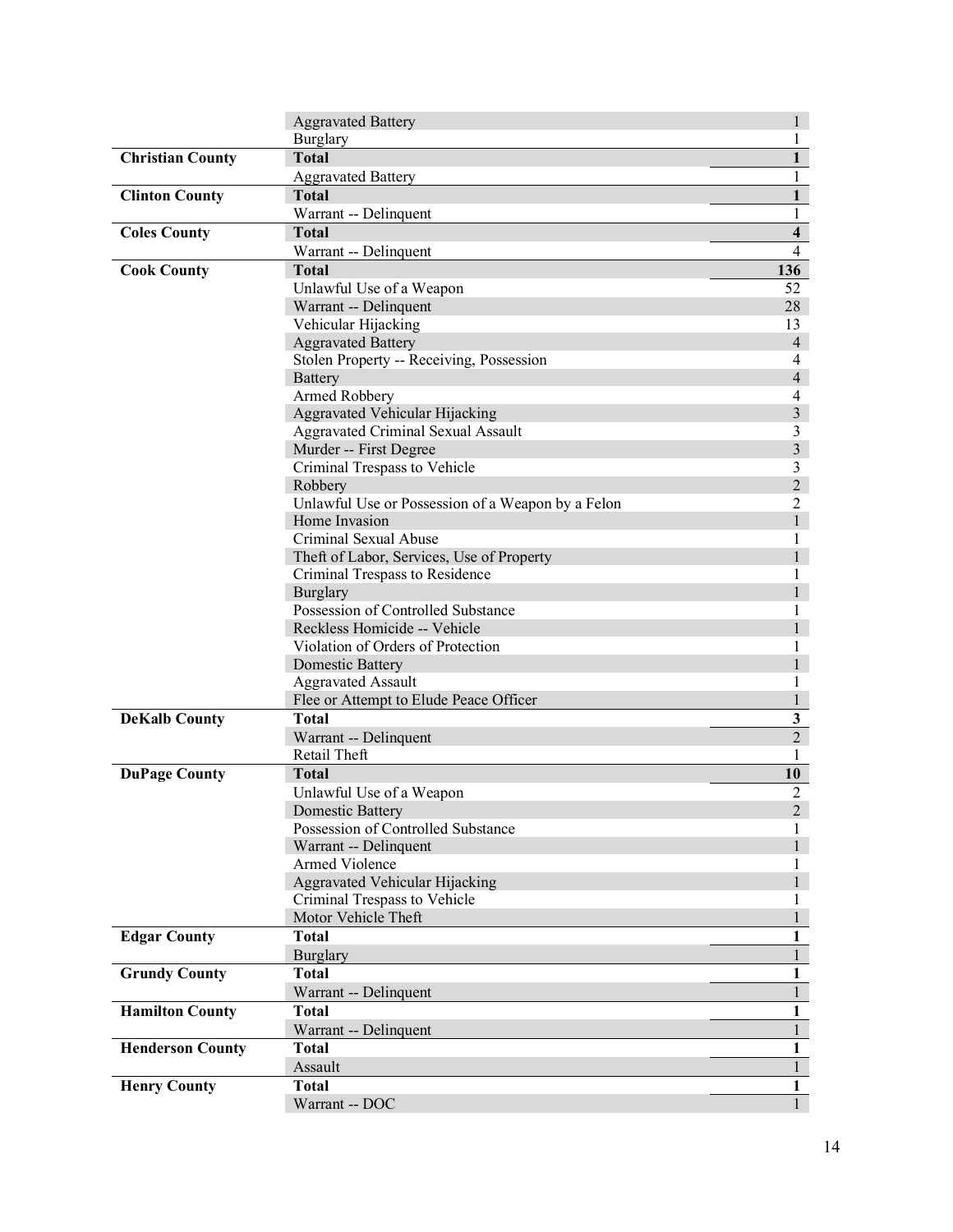| <b>Iroquois County</b>   | <b>Total</b>                                      | $\mathbf{1}$            |
|--------------------------|---------------------------------------------------|-------------------------|
|                          | Unlawful Use of a Weapon                          | $\mathbf{1}$            |
| <b>Jackson County</b>    | <b>Total</b>                                      | $\overline{\mathbf{3}}$ |
|                          | Escape -- Failure to Report                       | $\mathbf{1}$            |
|                          | Warrant -- Delinquent                             | 1                       |
|                          | Motor Vehicle Theft                               | $\mathbf{1}$            |
| <b>Jefferson County</b>  | <b>Total</b>                                      | $\mathbf{2}$            |
|                          | <b>Obstructing Justice</b>                        | $\mathbf{1}$            |
|                          | Burglary                                          |                         |
| <b>Jo Daviess County</b> | <b>Total</b>                                      | $\mathbf{1}$            |
|                          | <b>Aggravated Battery</b>                         | 1                       |
| <b>Kane County</b>       | <b>Total</b>                                      | 12                      |
|                          | <b>Domestic Battery</b>                           | $\overline{4}$          |
|                          | Unlawful Use of a Weapon                          | 3                       |
|                          | <b>Aggravated Battery</b>                         | 2                       |
|                          | Warrant -- Delinquent                             | $\mathbf{1}$            |
|                          | <b>Aggravated Assault</b>                         | 1                       |
|                          | Flee or Attempt to Elude Peace Officer            |                         |
| <b>Kankakee County</b>   | <b>Total</b>                                      | $\overline{\mathbf{5}}$ |
|                          | Vehicular Hijacking                               | $\mathbf{1}$            |
|                          | Disorderly Conduct                                | 1                       |
|                          | Warrant -- Delinquent                             | $\mathbf{1}$            |
|                          | Domestic Battery                                  | 1                       |
|                          | Unlawful Use or Possession of a Weapon by a Felon | $\mathbf{1}$            |
| <b>Kendall County</b>    | <b>Total</b>                                      | 7                       |
|                          | Warrant -- Delinquent                             | $\overline{3}$          |
|                          | Unlawful Use of a Weapon                          | $\overline{2}$          |
|                          | <b>Domestic Battery</b>                           | $\mathbf{1}$            |
|                          | Violation of Orders of Protection                 | 1                       |
| <b>Knox County</b>       | <b>Total</b>                                      | 6                       |
|                          | Warrant -- Delinquent                             | $\overline{4}$          |
|                          | Battery                                           | $\mathbf{1}$            |
|                          | Retail Theft                                      | 1                       |
| <b>Lake County</b>       | <b>Total</b>                                      | 12                      |
|                          | <b>Aggravated Battery</b>                         | 3                       |
|                          | <b>Over \$300</b>                                 | $\overline{2}$          |
|                          | Warrant -- Delinquent                             | $\overline{2}$          |
|                          | <b>Battery</b>                                    | $\overline{2}$          |
|                          | Burglary                                          | $\overline{c}$          |
|                          | Probation Violation                               | $\mathbf{1}$            |
| <b>LaSalle County</b>    | <b>Total</b>                                      | $\boldsymbol{9}$        |
|                          | Warrant -- Delinquent                             | $\overline{4}$          |
|                          | Contempt of Court -- Del.                         | $\overline{2}$          |
|                          | Probation Violation                               | $\mathbf{1}$            |
|                          | <b>Aggravated Battery</b>                         | 1                       |
|                          | <b>Domestic Battery</b>                           | $\mathbf{1}$            |
| <b>Macon County</b>      | <b>Total</b>                                      | $\mathbf{2}$            |
|                          | Unlawful Use of a Weapon                          | $\overline{1}$          |
|                          | Armed Robbery                                     | 1                       |
| <b>Madison County</b>    | <b>Total</b>                                      | 9 <sup>1</sup>          |
|                          | <b>Domestic Battery</b>                           | $\overline{5}$          |
|                          |                                                   |                         |
|                          | Warrant -- Delinquent                             | $\overline{2}$          |
|                          | Assault                                           | 1                       |
|                          | Unlawful Use of a Weapon                          | 1                       |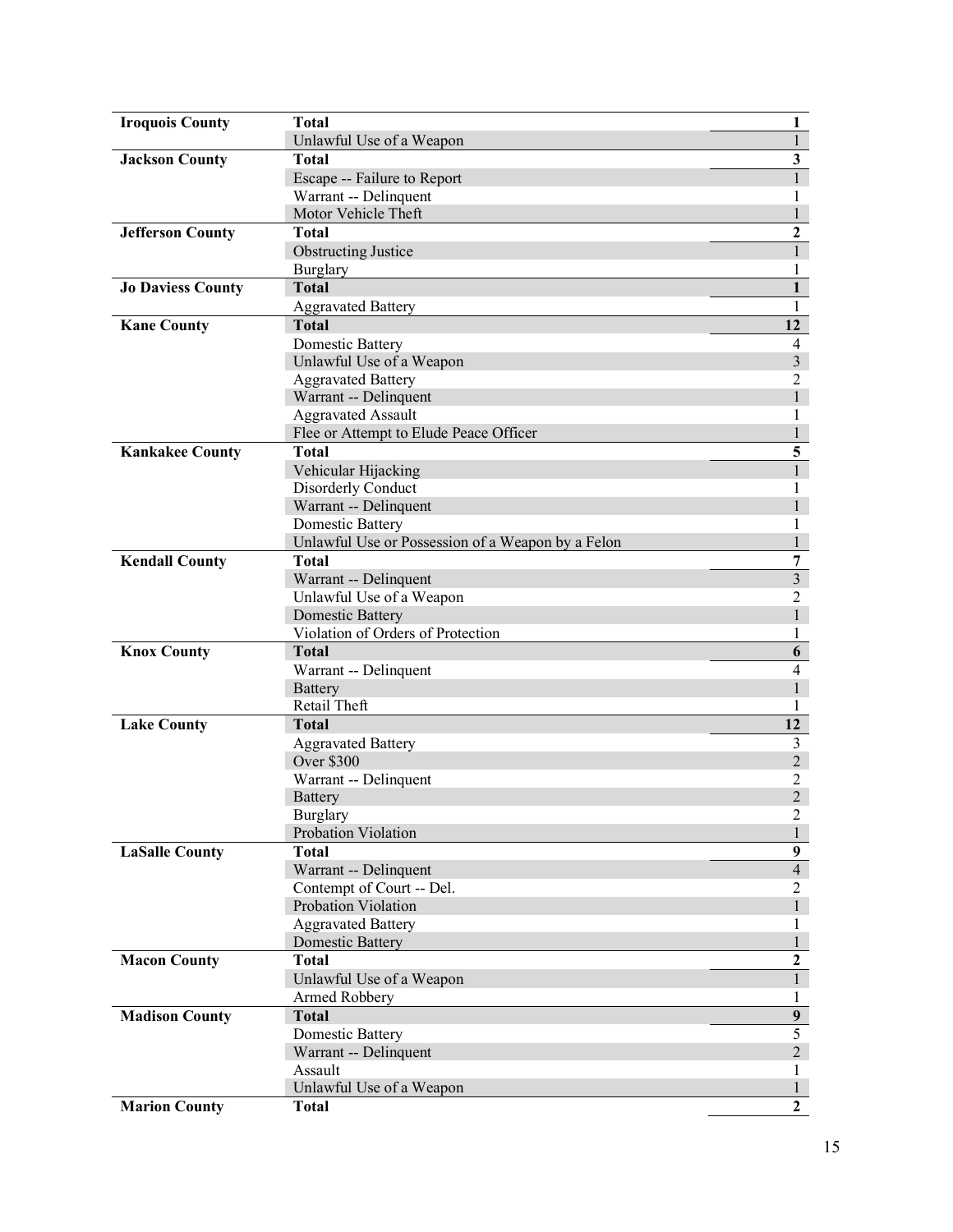|                           | Warrant -- Delinquent                                  | $\overline{2}$                 |
|---------------------------|--------------------------------------------------------|--------------------------------|
| <b>McDonough County</b>   | <b>Total</b>                                           | $\overline{2}$                 |
|                           | Reckless Homicide -- Vehicle                           | $\mathbf{1}$                   |
|                           | Disorderly Conduct                                     |                                |
| <b>McHenry County</b>     | <b>Total</b>                                           | $\mathbf{1}$                   |
|                           | Violation of HDET                                      | 1                              |
| <b>McLean County</b>      | <b>Total</b>                                           | 13                             |
|                           | <b>Aggravated Battery</b>                              | $\mathfrak{Z}$                 |
|                           | Warrant -- Delinquent                                  | $\overline{\mathbf{3}}$        |
|                           | Probation Violation                                    | 3                              |
|                           | Contempt of Court -- Del.                              | $\mathbf{1}$                   |
|                           | Warrant -- DOC                                         | 1                              |
|                           | Unlawful Use of a Weapon                               | 1                              |
|                           | Unlawful Possession of Firearms and Firearm Ammunition | 1                              |
| <b>Mercer County</b>      | <b>Total</b>                                           | $\mathbf{1}$                   |
|                           | Warrant -- Delinquent                                  | $\mathbf{1}$                   |
|                           | Out-of-State                                           | 1                              |
|                           | Unlawful Use or Possession of a Weapon by a Felon      | 1                              |
| <b>Peoria County</b>      | <b>Total</b>                                           | 34                             |
|                           | Warrant -- Delinquent                                  | 10                             |
|                           | Battery                                                | 6                              |
|                           | Motor Vehicle Theft                                    | 4                              |
|                           | Unlawful Use of a Weapon                               | $\overline{4}$                 |
|                           | <b>Aggravated Battery</b>                              | 3                              |
|                           | Theft from Motor Vehicle                               | $\overline{2}$                 |
|                           | Arson                                                  | 1                              |
|                           | Aggravated Vehicular Hijacking                         | 1                              |
|                           | Unlawful Use or Possession of a Weapon by a Felon      | 1                              |
|                           | Burglary from Motor Vehicle                            |                                |
|                           | Mob Action                                             | 1                              |
| <b>Perry County</b>       | <b>Total</b>                                           | $\mathbf{1}$                   |
|                           | Warrant -- Delinquent                                  | 1                              |
| <b>Rock Island County</b> | <b>Total</b>                                           | 20                             |
|                           | Warrant -- Delinquent                                  | $\,$ 8 $\,$                    |
|                           | Motor Vehicle Theft                                    | $\boldsymbol{7}$               |
|                           | <b>Aggravated Battery</b>                              | 3                              |
|                           | Assault                                                |                                |
|                           | Residential Burglary -- Forcible Entry                 | 1                              |
| Saline County             | <b>Total</b>                                           | $\mathbf{I}$                   |
|                           | Unlawful Use of a Weapon                               | 1                              |
| <b>Sangamon County</b>    | <b>Total</b>                                           | $\overline{\mathbf{4}}$        |
|                           | Warrant -- Delinquent                                  | 1                              |
|                           | Unlawful Use of a Weapon                               | 1                              |
|                           | <b>Aggravated Assault</b>                              | 1                              |
|                           | <b>Aggravated Battery</b>                              |                                |
| <b>St. Clair County</b>   | <b>Total</b>                                           | 26                             |
|                           | Probation Violation                                    | $\overline{4}$                 |
|                           | Warrant -- Delinquent                                  | 3                              |
|                           | Home Invasion                                          | $\mathfrak{Z}$                 |
|                           | <b>Aggravated Domestic Battery</b>                     | $\mathfrak{Z}$                 |
|                           | Domestic Battery                                       | $\mathfrak{Z}$                 |
|                           | Motor Vehicle Theft                                    | 3                              |
|                           | <b>Aggravated Battery</b>                              | $\overline{c}$                 |
|                           | Unlawful Use of a Weapon                               | $\overline{c}$<br>$\mathbf{1}$ |
|                           | Making a Terrorist Threat                              |                                |